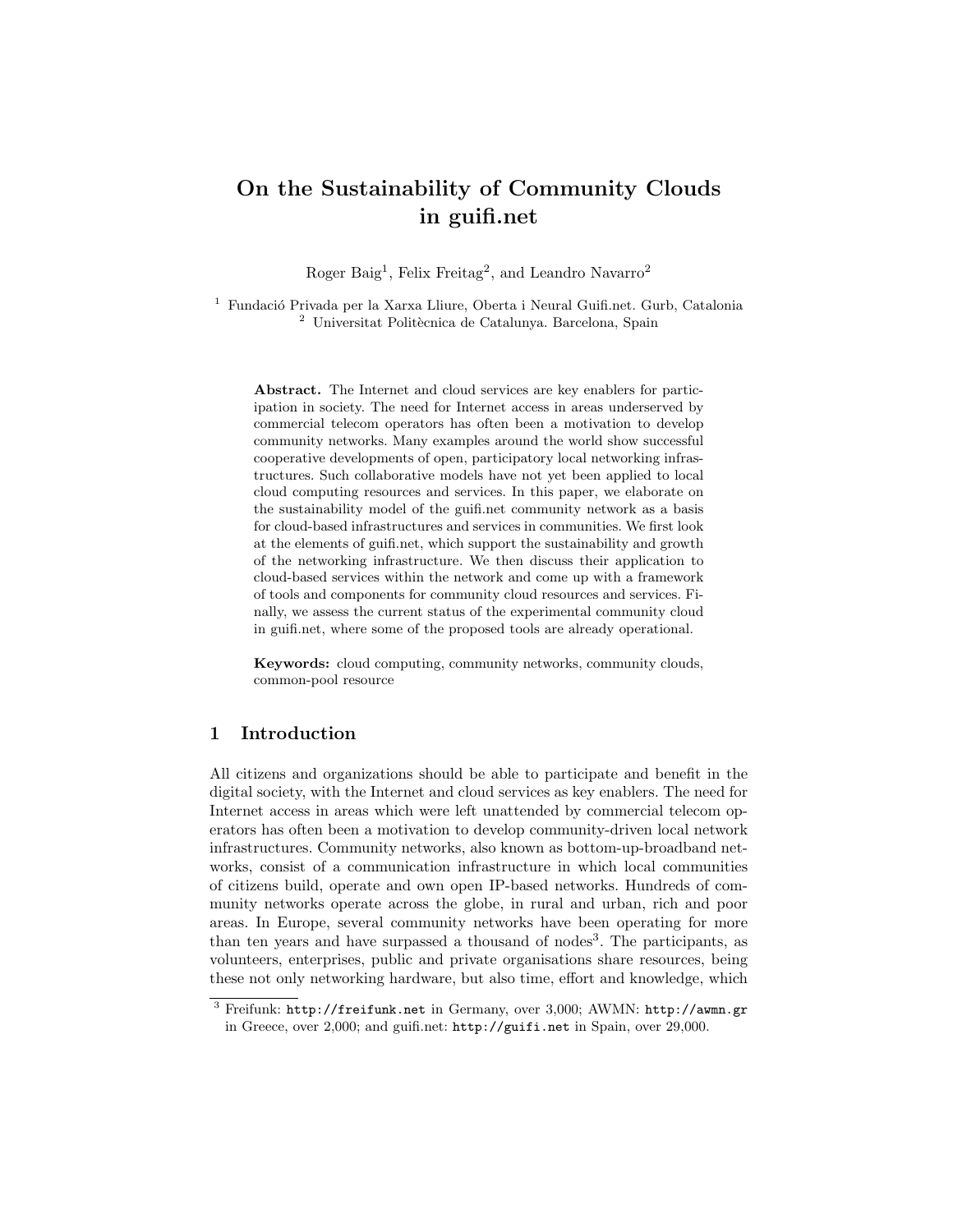are required to develop and maintain the network infrastructure used by the community. However these community networks incorporate many local services of common interest that require shared computing and storage resources. These shared computing resources, combined with Internet access, bring to users new possibilities for digital services, beyond the generic services offered mainly by global cloud service providers in the Internet. The potential lies in the application of the community cloud concept [\[1\]](#page-12-0) to communities of citizens. In its generic form, a community cloud refers to a cloud deployment model in which a cloud infrastructure is built and provisioned for an exclusive use by a specific community of consumers with shared concerns and interests, owned and managed by the community or by a third party or a combination thereof [\[2\]](#page-12-1). While commercial community cloud solutions are a reality nowadays in several application areas such as in the financial, governmental and health sector, fulfilling community-specific requirements (e.g. security, performance, local content), citizen community clouds are not yet available today.

In this paper, we argue that a community network cloud, a cloud formed by community-owned local computing and communication resources able to provide services of local interest, can emerge and be sustainable if the appropriate tools and mechanisms are in place to govern the collective action of the community.

We elaborate a proposal for such a cloud for communities of citizens modelled after the model of guifi.net community network, which is the most successful and developed case among these networks in terms of size of the network, number and variety of participants, and complexity of the ecosystem.

The main contributions of this paper are the following:  $a$ ) A revision of the model that is applied in the guifi.net community network for the network sustainability.  $b$ ) Identification of specific issues concerning the sustainability of citizen community clouds.  $c$ ) A framework for establishing and maintaining community cloud infrastructures and services based on the guifi.net model. d) An analysis of the current cloud infrastructure in guifi.net and assessment.

We elaborate our contributions as follows: In section [2](#page-1-0) we describe the guifi.net ecosystem for the access, operation and governance of the network infrastructure. We identify in section [3](#page-5-0) specific issues of cloud computing for the adoption of this sustainability model. In section [4,](#page-6-0) we propose a framework containing tools and components for cloud-based service provision by a community. In section [5](#page-10-0) we describe how the framework has been implemented so far in guifi.net and analyze several performance indicators. In section [6](#page-12-2) we conclude outlining our findings and future work.

# <span id="page-1-0"></span>2 Elements of the guifi.net Ecosystem

## 2.1 Network infrastructure as a Common-Pool Resource

guifi.net is managed as a Common-Pool Resource (CPR) [\[3\]](#page-12-3), being the network infrastructure the core resource. Holding the infrastructure as a commons has some immediate effects such as the avoidance of the multiplicity of infrastructure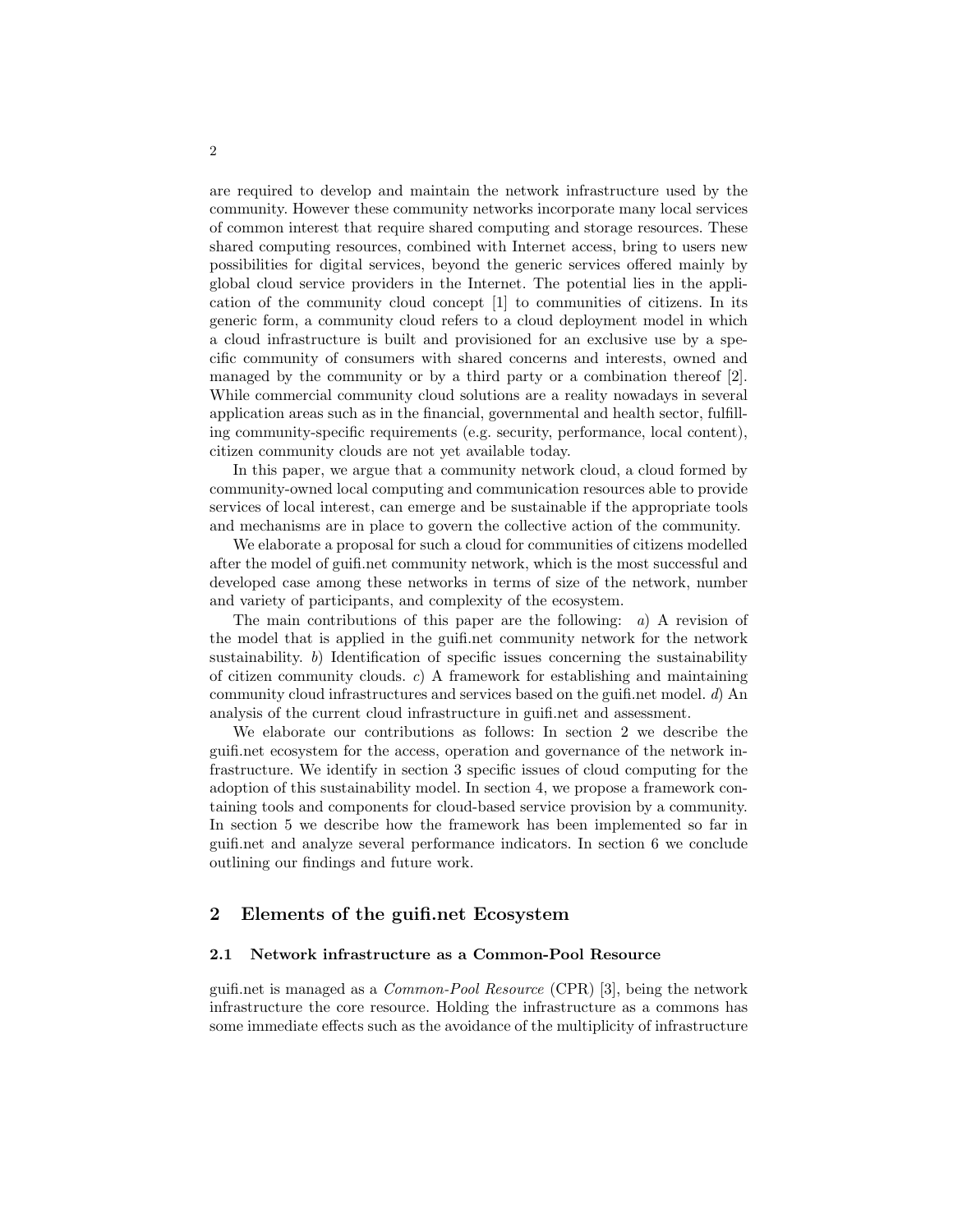because all participants operate on the same, and the increase of efficiency of the infrastructure in terms of costs saving and ease of participation. The CPR, i.e. the guifi.net infrastructure, grows by each new network segment which the participants deploy to reach the network or to improve it, and the reward for the contributors is the network connectivity that participants get [\[4\]](#page-12-4).

For commercial services, guifi.net as a CPR translates into a reduced entry barrier for starting business ventures, since the network infrastructure is available for usage to everyone in the community, both to individual and professional users, and participants can benefit from pooling, with lower individual investments since resources are shared. The knowledge about the network is open and the network is neutral: no barriers that artificially limit the scope of service creations.

Nonetheless, community networks, as any other CPR, are fragile. More precisely, being non-excludable they are congestion prone, because connectivity is subtractable, and therefore subject to the free riding problem. Thus, efficient and effective governance tools are needed to protect the core resource from depletion [\[3\]](#page-12-3), that is to say, to protect it from the Tragedy of the commons [\[5\]](#page-12-5).

## 2.2 Stakeholders

There are four main stakeholders in guifi.net. The *volunteers*, the initiators of the project, due to their lack of economic interests, are responsible for the operation of the tools and mechanisms of governance and oversight. The professionals bring in quality of service, and their customers bring the resources which make the ecosystem economically sustainable. Public administrations are responsible for regulating the interactions between the network deployment and operation, and public goods, such as public domain occupation. All participants that extract connectivity must contribute infrastructure, directly or indirectly, and can participate in the knowledge creation process.

guifi.net is a success case for the coexistence of voluntarism and a wellestablished professional activity operating on the same CPR, i.e the communication network. Governance tools implemented in guifi.net play a critical role in keeping that balance. This is critical for the sustainability of the project, because, although the economic sustainability is mostly based on the revenue generated by professional activity, the governance and the harmonisation of the ecosystem is mostly carried out by volunteers.

#### 2.3 Communication and coordination tools

The technical skills among most participants, its distribution across the territory and the need to coordinate decisions to keep the network infrastructure operational has resulted in the development of many tools to facilitate communication and coordination among participants and the components of the infrastructure.

Software tools for network management and provisioning: The community of guifi.net has developed a set of software tools to ease the design, deployment, management and operation of the network in a self-provisioning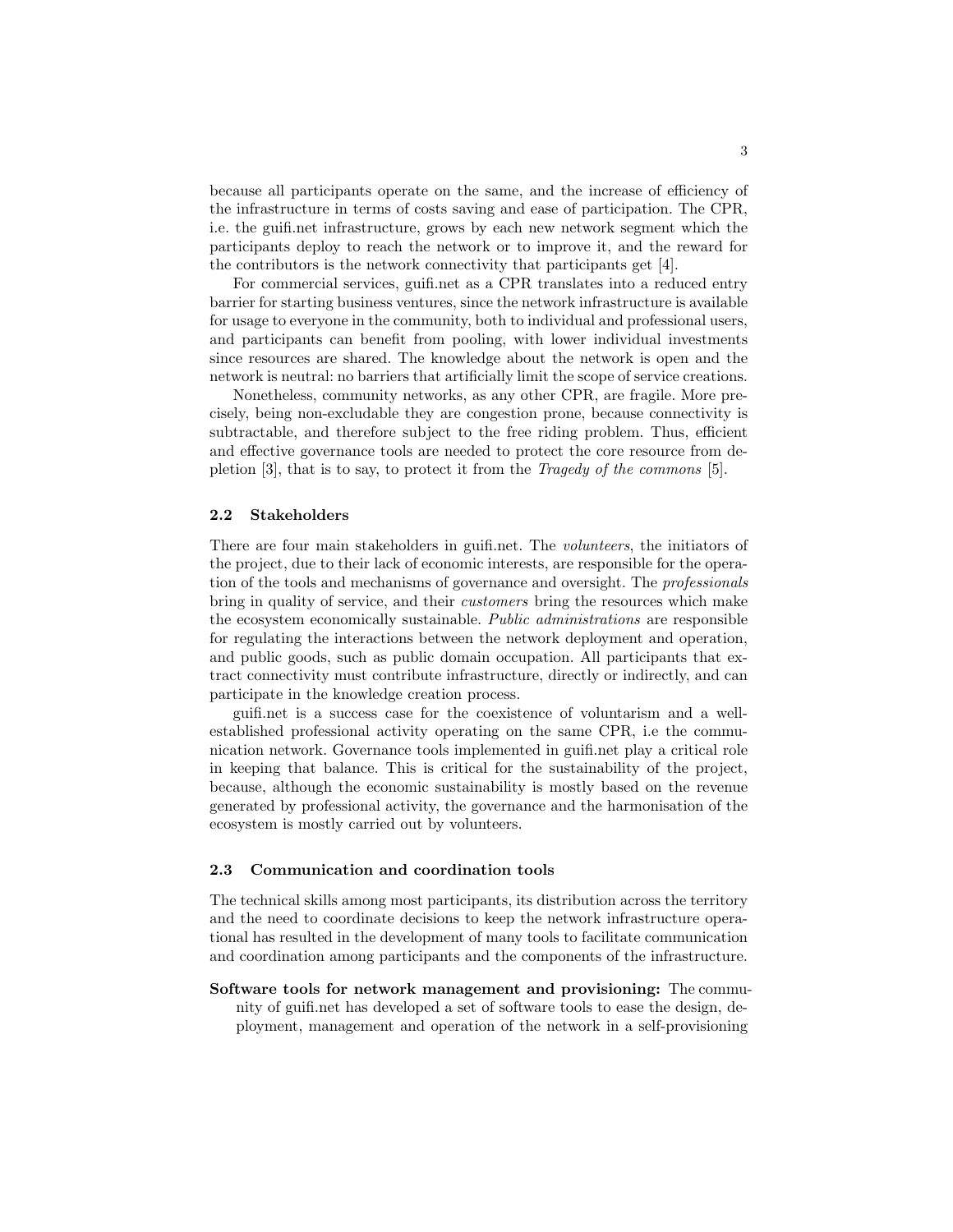style and supporting crowd-sourced efforts by members of the community given the intrinsic inter-dependence in the computer and social network. Most of them are integrated in the guifi.net web site.

Communication tools: The most significant tools for communication among the participants are the Mailing lists with global, territorial and thematic scope, open by default. Social Media also open by default with a few exceptions to protect sensitive information. Face to face meetings play a key role in strengthening social relationships and sharing initiatives and knowledge.

## 2.4 Participation framework

Participation in the community is organized by agreements: the community license shared by all participants, and a set of bilateral collaboration agreements between the entity representing the community and other organisations such as professionals or public administrations.

- Network Commons License: The  $NCL<sup>4</sup>$  $NCL<sup>4</sup>$  $NCL<sup>4</sup>$  is the license that every guifi.net participant must subscribe, developed and approved through a long standing open deliberation process. Its preamble sets the fundamental principles and the articles precisely establish the participants rights and duties to join, use, understand, offer services as long as respecting and not interfering with the operation of the network, the rights of other users, and the neutrality of the network to contents and services. It is written to be enforceable under the Spanish legislation, as legal certainty is essential to stimulate participation and investment, which in turn, is at the base of any economic activity and therefore its sustainability.
- Reference Authority: The guifi.net Foundation (Fundació Privada per a la Xarxa, Lliure i Neutral quifi.net) is a reference organisation founded by the guifi.net community that gives a legal identity to the community. As such, it plays a vital role for the coordination of the guifi.net ecosystem. Its foundational mission is to protect and promote the network held in commons.
- Collaboration agreements: aimed at strengthening the legal certainty derived from the NCL. These agreements result from the experience of many specific agreements over the years. The main set of agreements are with:
	- Professionals Any professional willing to carry out economic activities involving guifi.net infrastructure must sign a professional agreement with the Foundation. As part of it, the professional must state its level of commitment to the commons. There are tree options regarding contribution of his deployed infrastructure to the commons: type  $A$ , all of it, type  $B$ , a part of it only, and type C, nothing (that professional uses what is available but does not contribute at all). The agreement implies the acceptance of a set of Service Level Agreements (SLAs) aiming at facilitate the coexistence among the professionals. Once the agreement is signed, the professional is included in the economic compensations system.

4

Third parties The Foundation also establishes agreements with third parties such as public administrations, private companies or universities.

<span id="page-3-0"></span><sup>4</sup> <http://guifi.net/en/FONNC>.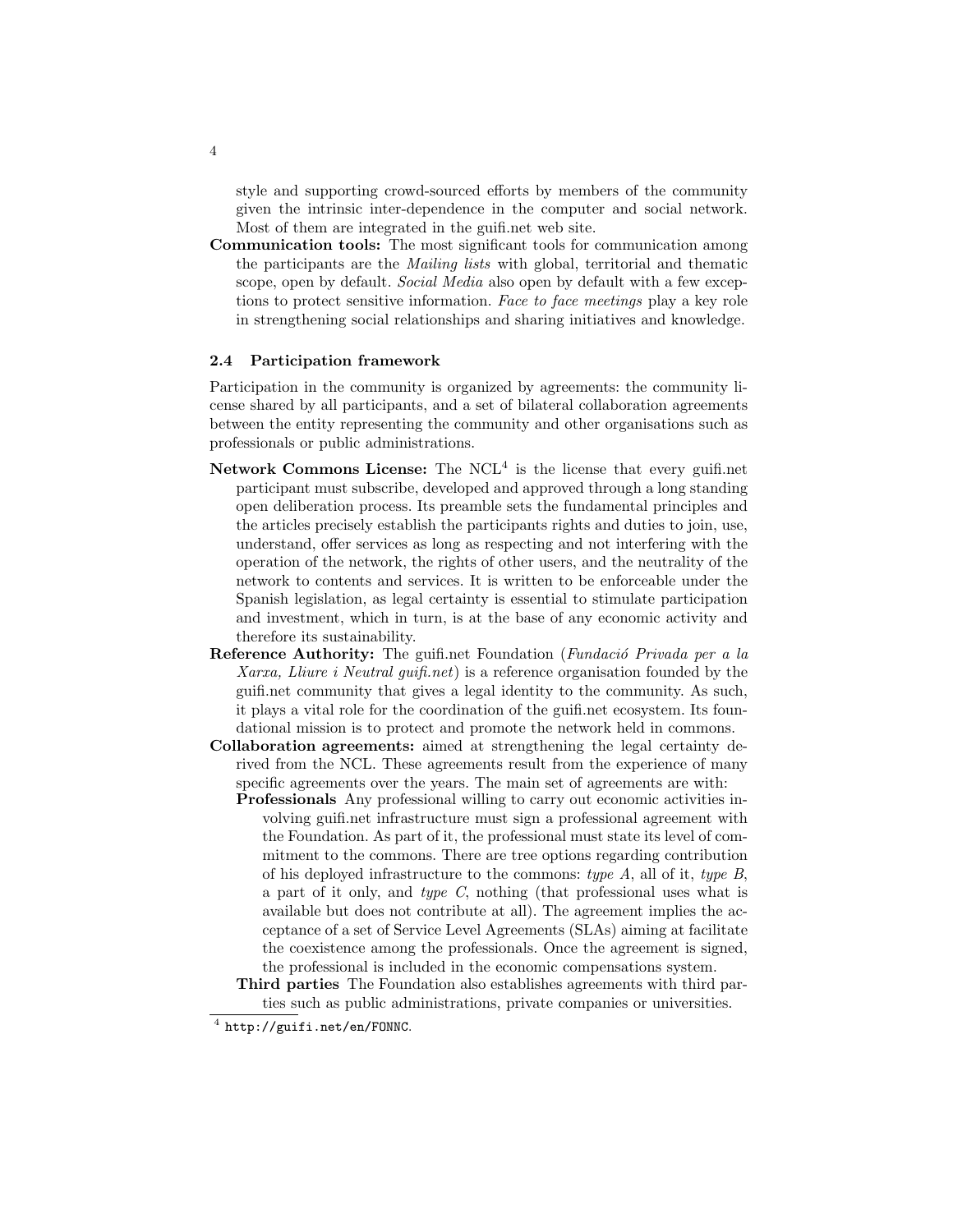## 2.5 Governance tools

These are socio-economic tools developed by the community and managed by the Foundation to keep the infrastructure and the community operational and balanced. The pillar of this collaboration is a system with several type of agreements based on the level of commitment with the commons and an economic compensation system for investments and resource consumption.

- Conflicts resolution system: A systematic and clear procedure for resolution of conflicts with a scale of graduated sanctions has been developed. It consists of three stages, conciliation, mediation and arbitration, all of them driven by a lawyer.
- Economic compensations system: Developed and implemented to compensate imbalance between investment in the commons infrastructure and network usage among professionals. Expenditures declared by the professionals are periodically cleared according to the network usage. The Foundation computes and manages the billing system.

## 2.6 Implementation and impact

Currently, at the physical level, the guifi.net infrastructure combines several technologies: wireless and optical fibre are the most common. As of July 2015, guifi.net has a total of 45,650 nodes, 29,200 of them declared as operational. The 10 Gbps guifi.net optical backbone has three Internet uplink carriers. More than 400 internal application servers are announced.

The participation among stakeholders is quite diverse, with an estimate of 13,500 registered members, nine SME participating in the economic compensations system, 270 subscribers in the mailing list for professionals, and more than a hundred of councils actively collaborating with guifi.net.

Recent statistics about network penetration in households<sup>[5](#page-4-0)</sup> [\[6\]](#page-12-6) show the Catalan county with the best results, and the only one above the EU average, is Osona, where guifi.net was born. Other counties with high guifi.net presence shown similar results contrasting with similar counties where guifi.net presence is irrelevant.

Currently, the main sources of economic activity in guifi.net are, on the one hand, those related to the infrastructure deployment and maintenance, and on the other hand, services delivered over the network. Although Internet access is still the most popular service, others such as VoIP, remote maintenance or backups have also been offered for a long time. New services such as video streaming and video on-demand are appearing, especially in the areas served by optical fibre. The growing trend toward local services being offered in the network infrastructure to a growing user base brings the need to a shared pool of configurable computing resources and platform services to manage that computing infrastructure.

<span id="page-4-0"></span><sup>5</sup> Catalan Statistics Institute (IDESCAT) <http://www.idescat.cat>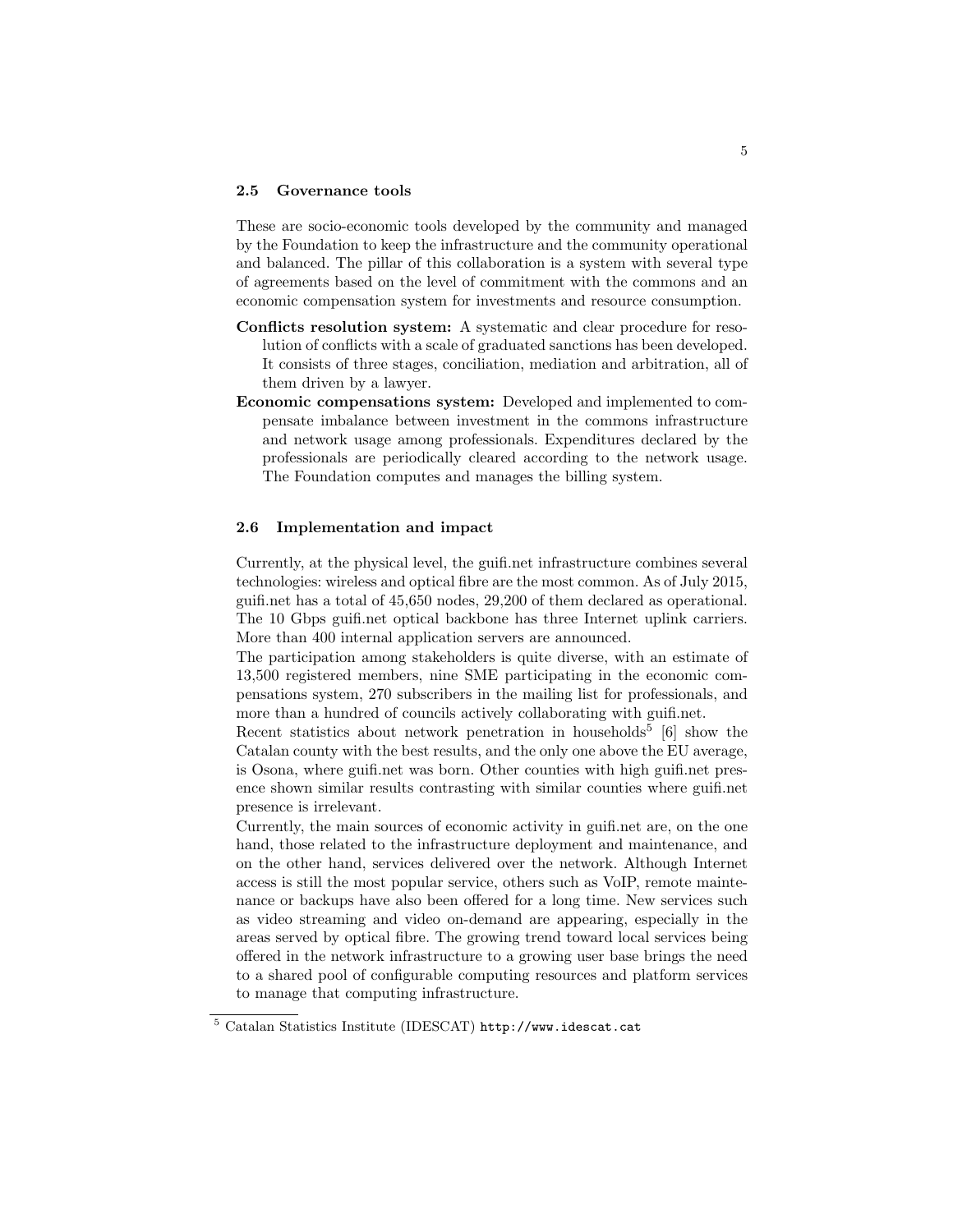# <span id="page-5-0"></span>3 The sustainability of community cloud computing

The organisational structure of the guifi.net network infrastructure, described in the previous section, follows the principles of long-enduring CPR institutions. However, when considering a shared pool of configurable computing resources and services, there are specific aspects to discuss in community clouds.

A CPR typically consists of a core resource which provides a limited quantity of extractable fringe units. In the case of a community cloud, as the core resource is nurtured by diverse contributions of networking, computing and service elements the participants deploy to expand or improve it, and the fringe unit is the service they obtain.

The following differences of cloud resources compared to the network infrastructure have been identified:

- Building elements: For a community cloud, the building elements are more diverse than in the underlying network since, in addition to the physical level where host devices (servers) provide computing and storage services and the network provides connectivity, the cloud software stack (IaaS, PaaS and SaaS) are also building elements that provide diverse additional services.
- Inter-dependency among resources: The resulting asset at the network level is a primary infrastructure, that is to say, it has no inherent dependencies to other infrastructures. This is not the case for the cloud, which inherently depends on network connectivity for the interaction among building elements and users. In addition there are inter-dependencies among physical resources with services and among different services. Some resources or services could be more critical or demanded than others. The consequences of the deployment of an infrastructure with such dependencies must be studied not only from the viewpoint of usage/demand/traffic on a specific class of resource, but also from a more systemic viewpoint to answer questions about the complexity of interaction and balance across classes of cloud resources, resource bundles required in services, congestion management and fairness, influence with related infrastructures such as the underlying network, the power grid, the environment, or the socio-economic community of users and organisations around.
- Roles and balance between professionals and volunteers: We can expect a mix of voluntary contributions of networking and computing resources, even cloud services provided in a best-effort (or peer-to-peer) manner, together with professionally operated resources run by local or global providers, perhaps at a higher cost but also at a higher scale and with service-level commitments. As with the network, the community structure can incorporate both volunteers and professionals or SMEs, and in fact, create the opportunity for local entrepreneurs to offer tailored cloud-based services to address community needs, and develop an inclusive socio-economic ecosystem for local development. The guifi.net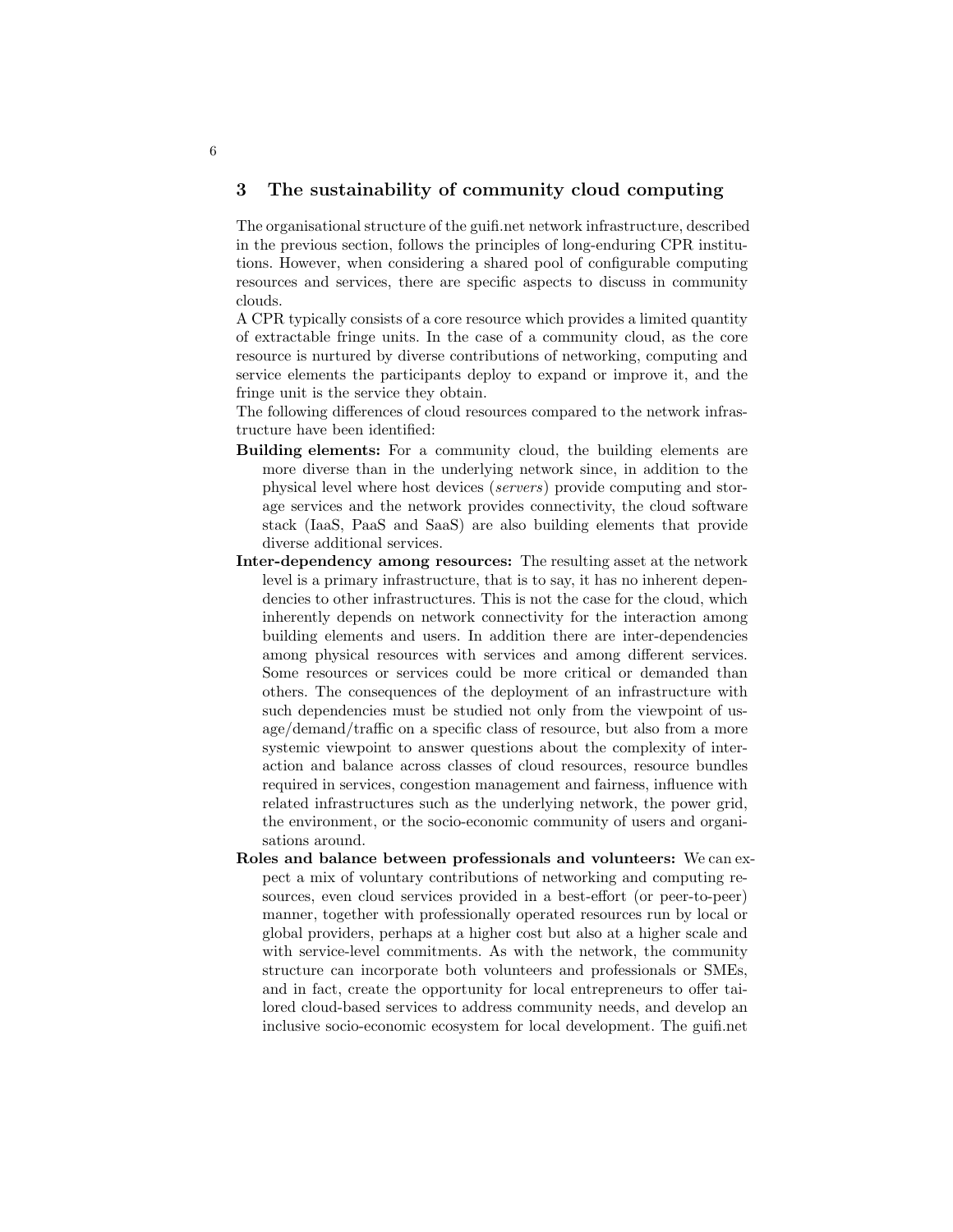participation framework with the community license, the authority of its foundation, the collaboration agreements, conflict resolution and economic compensations system can be directly implemented to regulate and promote this.

Infrastructure vs. services division It seems that the rule applied for the network infrastructure level, "the guifi.net community takes care of the infrastructure as a CPR, the content is left up to the users" (considering content as pure usage and therefore external to the CPR, can also be applied to the cloud level, but the criteria to determine what must be considered external (as content) and what is considered infrastructure must be set. This boundary between internal and external services also determines how hybrid clouds should be considered.

## <span id="page-6-0"></span>4 A framework for cloud-based services in guifi.net

As in the case of the network infrastructure, the implementation of the CPR at the cloud level requires effective rules and tools. The design principles identified in [\[3\]](#page-12-3) for the institutions to govern successfully collective action for a CPR inspired the tools which are presented in this section. We determine and materialize in the following the components and tools needed to implement a community cloud as a CPR.

# 4.1 Community Cloud infrastructure as a Common-Pool Resource

The fundamental principles of guifi.net apply to a community cloud, defined to be fully inclusive, that revolve around i) the openness of access (usage) of the infrastructure, and ii) the openness of participation (construction, operation, governance) in the development of the infrastructure and its community. The application of these fundamental principles result in a community cloud resource and service infrastructure that is a collective good, socially produced, and governed as a common-pool resource.

The reasons that apply at network level to the conception of the contributed infrastructure as a CPR, e.g. standardisation of resource management, interoperability of individual contributed resources, need for ease of contribution by users, seem also to stand for citizen community clouds. With a set of essential IaaS and PaaS cloud services given as a CPR, enhanced and aggregated SaaS services may be built upon them and offered on a cost-sharing or a for-profit model. Previous volunteer computing proposals, e.g. [\[7\]](#page-12-7), often addressed the trading of virtual machines (VMs) corresponding to the cloud IaaS, upon which users would deploy their services. VMs and basic cloud services are part of the CPR and therefore subject to allocation under the community license, the economic compensations and conflict resolution system. However, this scheme would enable service trading already at the level of complex services built upon this CPR. Similar to how the network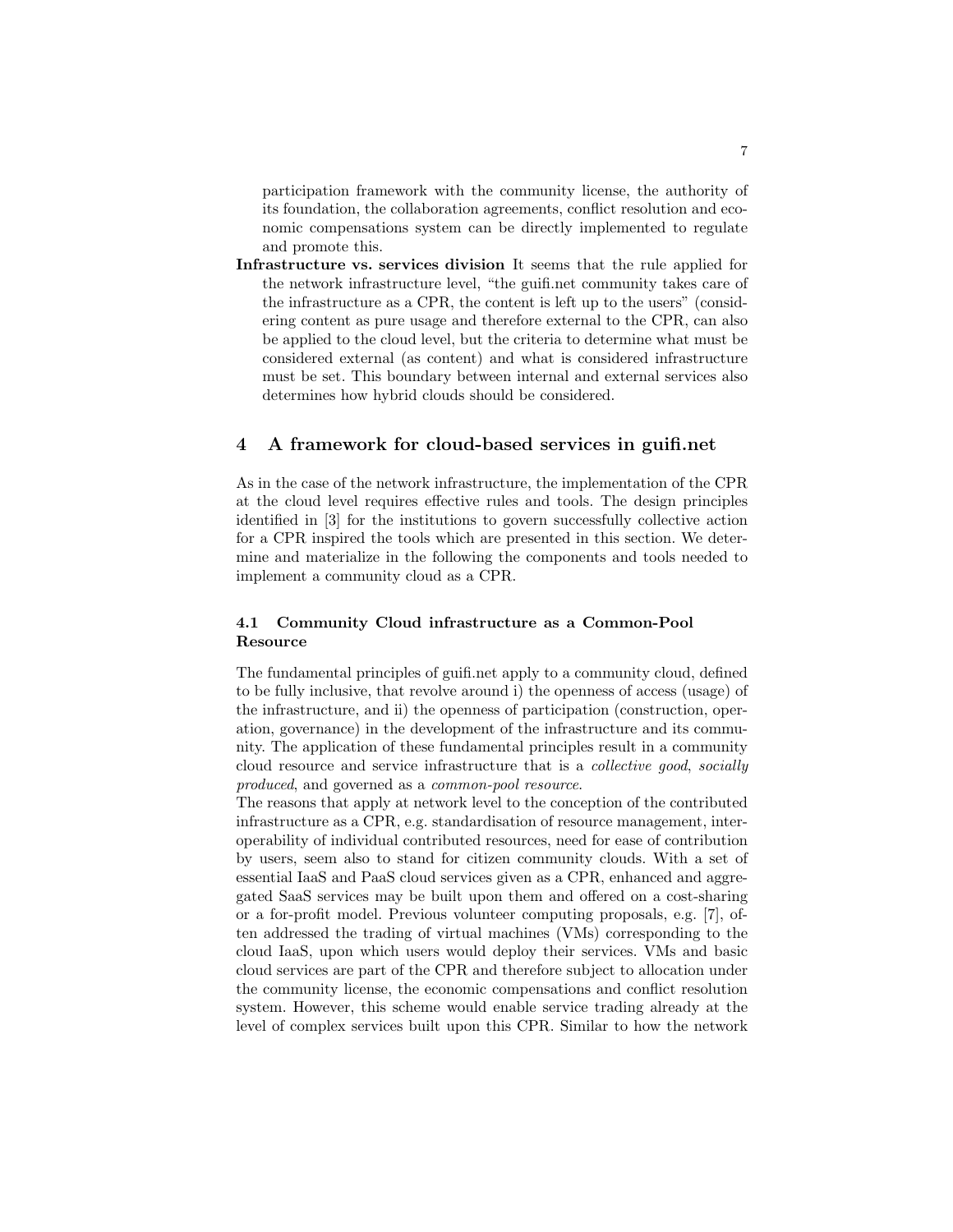CPR reduces the entry barrier (through network transparency, neutrality, cost sharing, resulting in reduced CAPEX and OPEX cost) and enables the market niche of proximity services, a cloud infrastructure held as a CPR might contribute to make it more accessible for SMEs.

## 4.2 Stakeholders

The coexistence of volunteer and for-profit participants, already happening at the network level, is desirable to be extended to the cloud level. Thus, the concept of the resources needed to build the cloud (the hardware and the software) as a CPR will establish a framework for contribution and collaboration between volunteers and for-profit professionals, similarly to what has been built at the network level.

#### 4.3 Computing, coordination and communication tools

As with the network infrastructure, a set of software tools and services are required to ease the tasks of deploying the components of the infrastructure and coordinating its operation and usage.

- Cloud Access Points (CAP): In order to facilitate the adoption of the required software components, a GNU/Linux software distribution containing all of them has been developed. The distribution, named Cloudy, is delivered as a standalone version and as a container to be installed in a users's computer device. Cloud participants interact with it through a Web-GUI.
- Cloud Resource Devices: Computing resources are also provided by a set of Resource Devices (RD), a resource aggregate. These are networkattached low-power computers deployed anywhere in the network, dedicated to provide computing and storage resources in the form of virtual machines implemented as Linux Containers with access control, resource isolation and management capabilities to grant a trusted remote user with full access to the processing, storage and network resources allocated to a given container. RDs are based on the OpenWRT GNU/Linux distribution extended with a remote control (REST API) service that can manage the life-cycle of multiple containers running concurrently in the same host. We call each of these containers a sliver and the set of slivers on diverse RDs belonging to a service are a slice.

## Infrastructure as a Service (IaaS)

Virtual machines: A service for allocating and managing virtual machines (VMs) is a key enabler of cloud uptake. In Cloudy Cloud Access Points the service is implemented using OpenVZ technology through its Web Panel, and in Cloud Resource Devices this is implemented through the Resource Controller Web Panel or its REST API.

Platform as a Service (PaaS)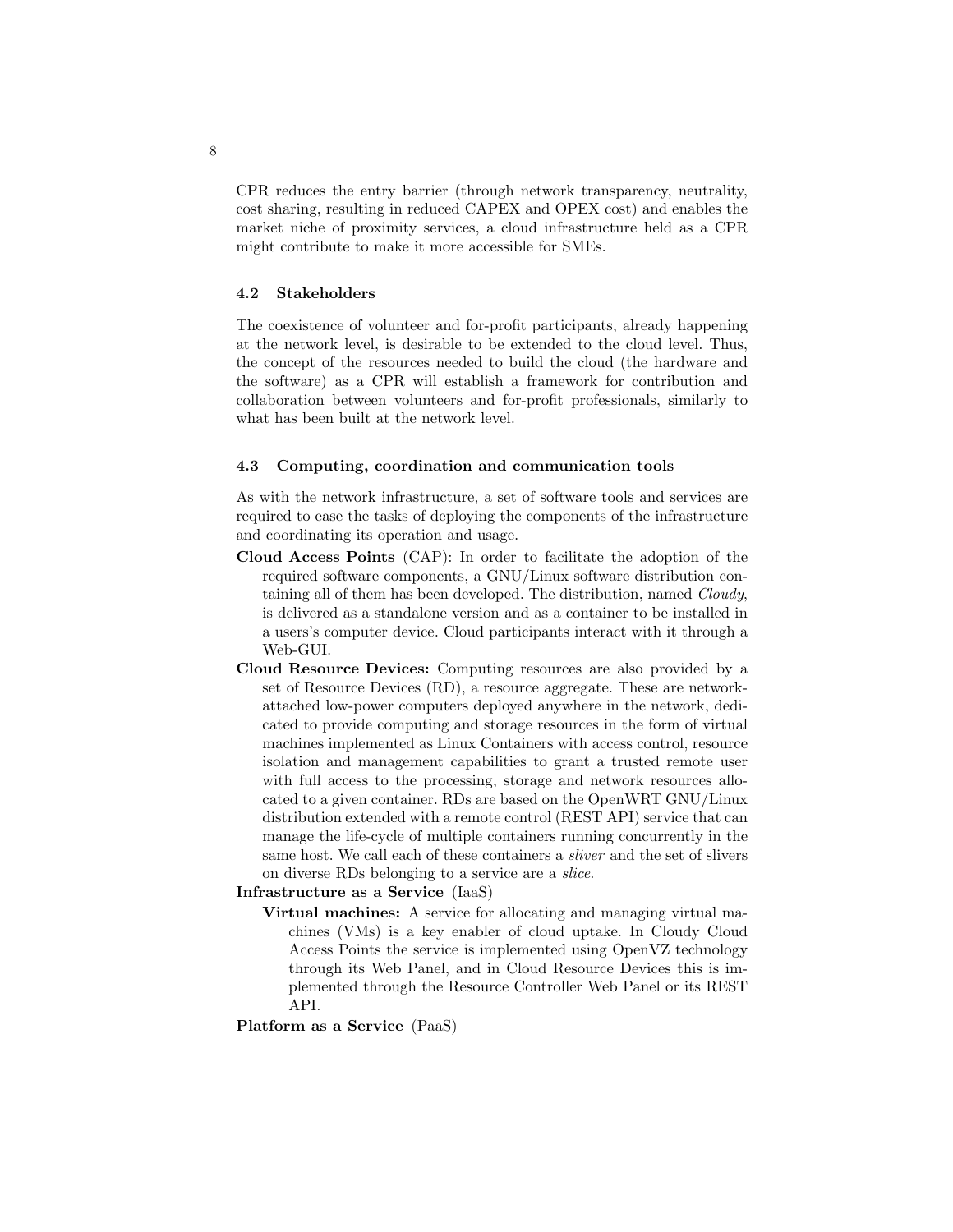- Distributed announcement and discovery of services (DADS): In a peer-production context it is essential to have an effective mechanism to find out the services available automatically. DADS uses the Serf gossip protocol for exchanging information about the active services available, and has been developed as a core component of Cloudy. The discovered services are presented to the user grouped by categories and can be sorted according to several metrics, including locality.
- Authentication service: This service provides user authentication by a recognised independent third party. The concept results from the evolution of the solution to authentication needs of the guifi.net federated proxy system. Currently, it is implemented using LDAP in a redundant master-slave architecture hosted and operated by the guifi.net Foundation.
- Software as a Service (SaaS)
	- guifi.net services: The three main services in guifi.net have been integrated in Cloudy:
		- DNS Service to participate in the guifi.net DNS system for the resolution of internal addresses (RFC1918). Implemented with BIND.
		- Network monitoring instance to contribute to the network monitoring system. It is implemented using SNMP feeding RRDtool buffer rings.
		- Web proxy as part of hundreds of Internet gateways contributed by volunteers. That way any validated user can access any of the federated web proxies for Internet service. The service is base on the Squid proxy software.
	- Third-party services: The following third-party services are currently integrated in Cloudy:
		- syncthing A decentralised cloud storage system with cryptographic features which gives full control to the users over where their data is replicated.
		- PeerStreamer A peer-to-peer media streaming framework with a streaming engine for the efficient distribution of media streams, a source application for the creation of channels and a player applications to visualize the streams.
		- Tahoe-LAFS A fault-tolerant encrypted decentralized cloud storage system which distributes user data across multiple servers in replicated data chuncks. Even if some of the servers fail or are taken over by an attacker, the entire file store continues to function correctly while preserving user's privacy and security.
		- WebDAV server A set of extensions to the HTTP protocol which allows users to collaboratively edit and manage files on remote web servers. Implemented with the Apache Web server DAV module.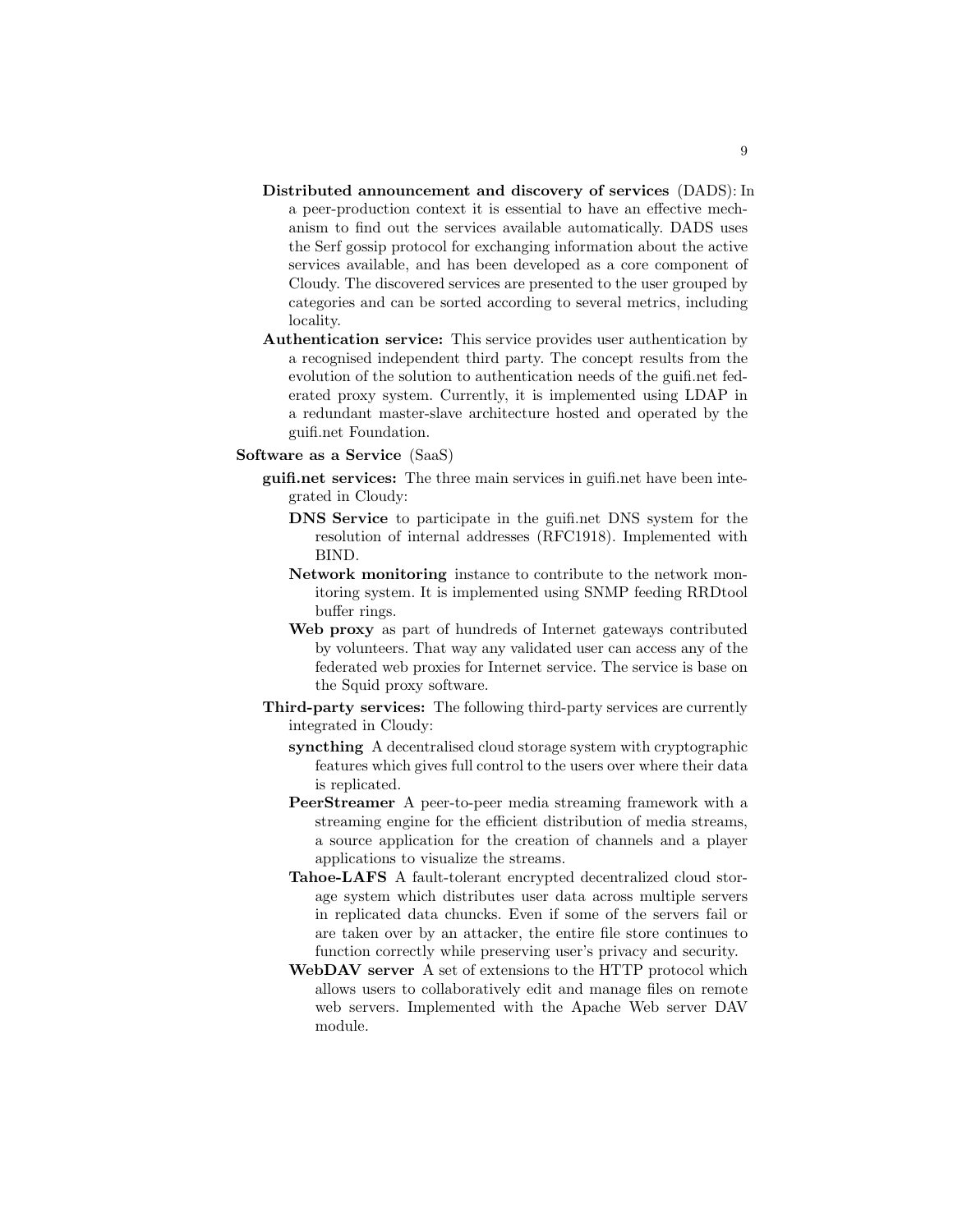Other services can be deployed on resource slices, a collection of virtual machines obtained and managed as IaaS using the aggregate of available cloud resource devices.

Communication tools: Two mailing lists give support to Cloudy users and developers<sup>[6](#page-9-0)</sup>. A web site and wiki describe Cloudy<sup>[7](#page-9-1)</sup>. To contribute to the development of Cloudy or report bugs, users can register in the dev site<sup>[8](#page-9-2)</sup>.

### 4.4 Participation framework

License: A Community Cloud Commons License (CCCL) which harmonises the contribution and usage of the cloud resources will play a key role in the takeup process of the community cloud model in a similar way as the influence the network license has had on the network infrastructure. The license must take into account facts like the relationship between users and service providers, among service providers, and also the coexistence with the NCL, which, as already said in the previous section, must be accepted by any participant to join the community cloud. The CCCL has not been established yet. Similar to the NCL process, the steps to write the CCCL licence will go through deliberation with the community. We propose that the license must cover at least the following aspects:

- Service level agreement: Mainly to distinguish between best effort services given for free and paid ones. As already discussed, the promotion of economic transactions is crucial for the sustainability and expansion of the ecosystem.
- Privacy: In an architecture where sensible data is distributed across the network, privacy protection must start from the license.
- Fair use: Rules of conduct and means of control should be specified in order to avoid abuse of the resource in commons.
- Transparency and accountability: As already discussed, accountability is essential in any CPR and thus, so is the access to information.

Reference authority: The fact of having a license is tightly related to the existence of an authority which maintains it and makes sure that it is respected. A decision on the convenience and the viability of having such organisation must be made. Existing organisations such as the guifi.net Foundation can be considered to fulfil this role.

<span id="page-9-0"></span><sup>6</sup> Cloudy users: <https://llistes.guifi.net/sympa/info/cloudy-users> and developers: <https://llistes.guifi.net/sympa/info/cloudy-dev>

<span id="page-9-1"></span><sup>7</sup> Documentation for users: <http://cloudy.community/>, and developers: [http://en.](http://en.wiki.guifi.net/wiki/What_is_Cloudy/) [wiki.guifi.net/wiki/What\\_is\\_Cloudy/](http://en.wiki.guifi.net/wiki/What_is_Cloudy/)

<span id="page-9-2"></span><sup>8</sup> Contributions to the Cloudy software: <http://dev.cloudy.community>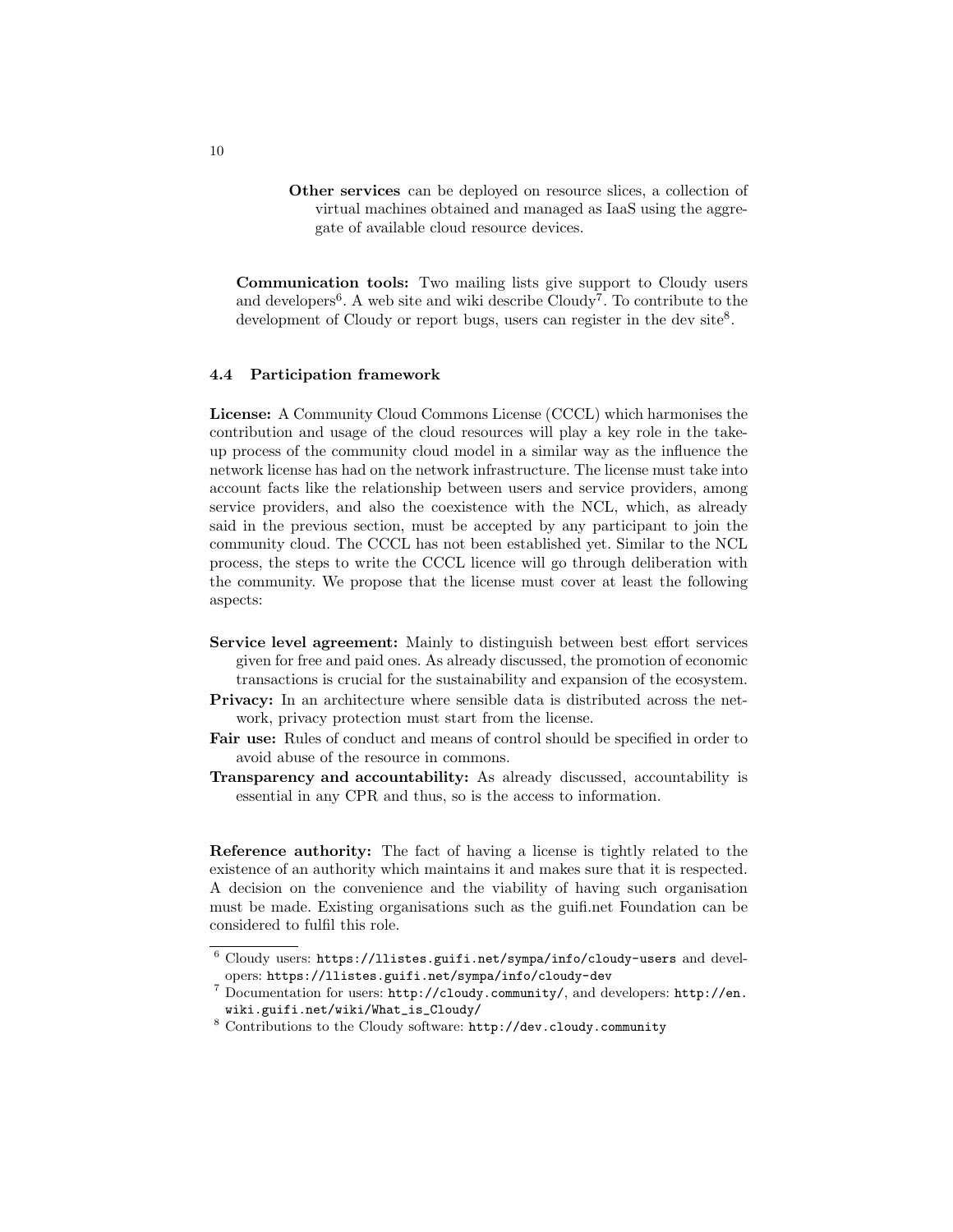Collaboration agreements: As with the network infrastructure, the level of commitment of the operators with the commons is expressed through an agreement. The set of collaboration agreements for the cloud shall contribute to enhance confidence among operators offering cloud services. It must be investigated if a graduated commitment system applies to cloud services and/or if it must be service specific.

## 4.5 Governance tools

The governance involves all actors to drive a community cloud infrastructure through challenges and changes to keep it operational and balanced, key to resilient and adaptive CPRs. The two main tools are the following:

Conflicts resolution system: The already existing system for the resolution of conflicts can be applied as is to community cloud related issues.

Economic compensations system: A clear economic compensations system is needed to clarify the terms of participation, promote investment, and reduce the number of disputes. The already existing compensations system adapted to fit the cloud requirements can be used to balance expenditure. In addition, the impact that the usage of the cloud services may have on the network infrastructure and its effects on the economic compensations system of the network must be investigated to determine if the current calculation system, which is based on the total amount of network traffic at the Points of Presence, must be adjusted.

# <span id="page-10-0"></span>5 guifi.net community cloud implementation

#### 5.1 The guifi.net community cloud

The most convenient way to for a participant to join and contribute to the community cloud is to install the Cloudy distribution in a small network-attached host (Cloud Access Point). Figure [1](#page-11-0) shows its Web user interface after installation at the user's device. Cloudy ensures the provision of a basic set of common services which every participant must be able to join and interact in the community cloud. In addition, it offers an standard way to add new services.

Cloudy<sup>[9](#page-10-1)</sup> can be installed as:  $a)$  ISO installation image, to be copied to a any bootable device (e.g. USB memory)<sup>[10](#page-10-2)</sup>, b) Container filesystem, to be used in LXC or OpenVZ<sup>[11](#page-10-3)</sup>, c) Script, to be run on top of any Debian based distribution<sup>[12](#page-10-4)</sup>.

Cloud Resource Devices can be just installed by registering a small networkattached host on the Resource Controller and downloading a bootable firmware image to be run on the new device from a USB memory. After that the RD becomes available as part of a resource pool through its controller.

<span id="page-10-1"></span><sup>&</sup>lt;sup>9</sup> Distributed in stable and unstable versions: <http://cloudy.community/download/>

<span id="page-10-2"></span> $^{10}$  <http://repo.clommunity-project.eu/images/stable/cloudy.iso>

<span id="page-10-3"></span> $11$  <http://repo.clommunity-project.eu/images/stable/cloudy.container.tar.gz>

<span id="page-10-4"></span><sup>12</sup> <https://github.com/Clommunity/cloudynitzar>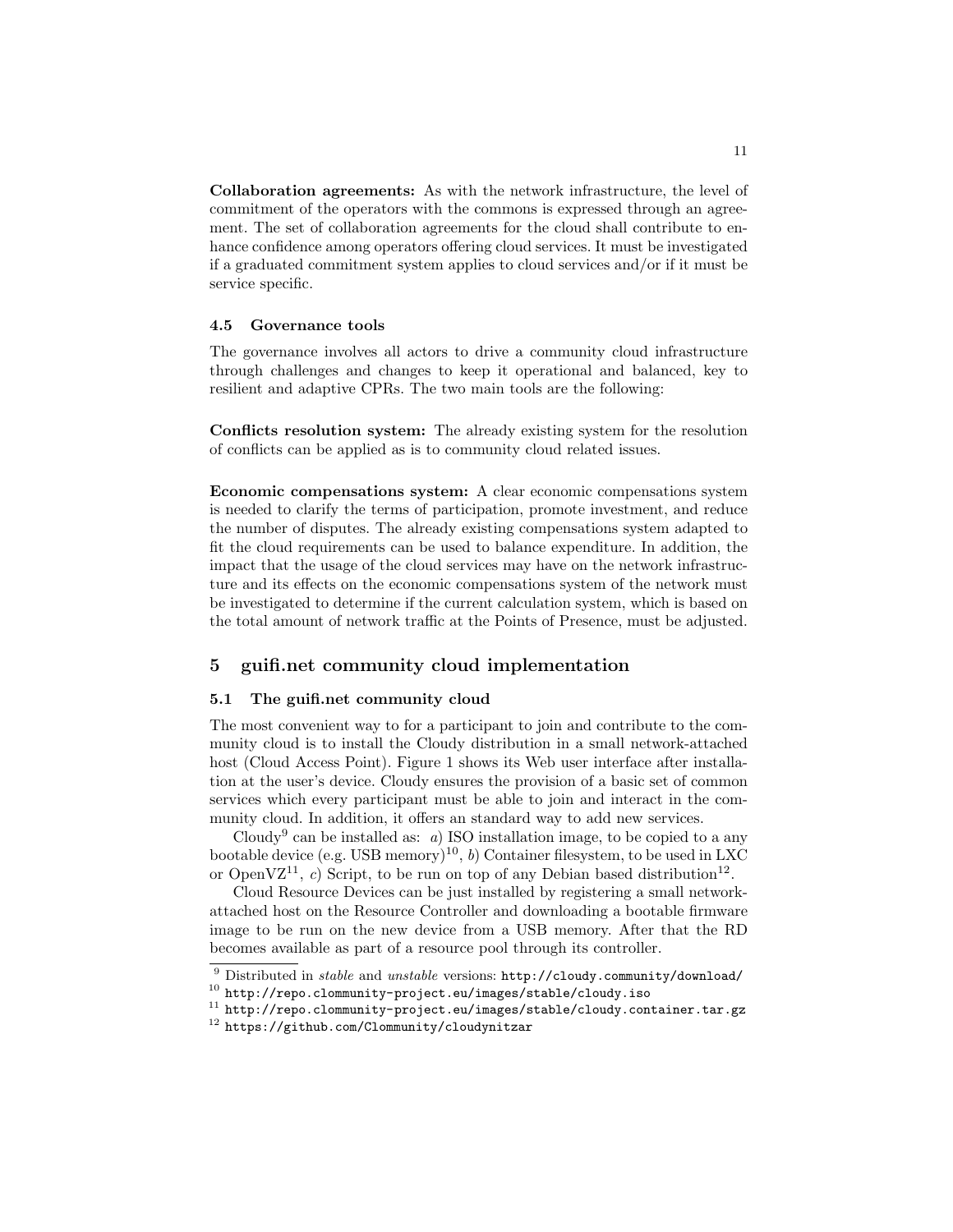

Fig. 1. Cloudy distribution Web user interface.

## <span id="page-11-0"></span>5.2 Assessment of usage and engagement

The experimental guifi.net community cloud became operational in summer 2015. We measured the technical usage of the community network cloud in terms of instances deployed and services provided. Despite numbers may vary as it grows, a few indicators of its size are shown in Table [1.](#page-11-1) There are 37 instances in the Serf cloud, 22 contributed by the Clommunity project and 15 contributed other parties like volunteers, schools, companies. The guifi-proxy3 is the most popular guifi.net service and syncthing the most popular of the additional services. In addition, 83 Cloud Resource Devices are currently available for the deployment of arbitrary services. In terms of number of participants, the mailing lists show 47 subscribers to the user's list and 23 subscribers to the developer's list.

|       | Indicator: Number of  Amount |    |
|-------|------------------------------|----|
| Hosts | Clommunity CAP               | 22 |
|       | Third-party Cloudy CAP       | 15 |
|       | Resource Devices             | 83 |
|       | Services Dnsservice          | 5  |
|       | OWP                          | 4  |
|       | Peerstreamer                 | 5  |
|       | guifi-proxy3                 |    |
|       | Serf                         | 37 |
|       | Snpservice                   | 5  |
|       | Syncthing                    |    |
|       | Tahoe-lafs                   | 3  |

<span id="page-11-1"></span>Table 1. Community Cloud indicators.

12